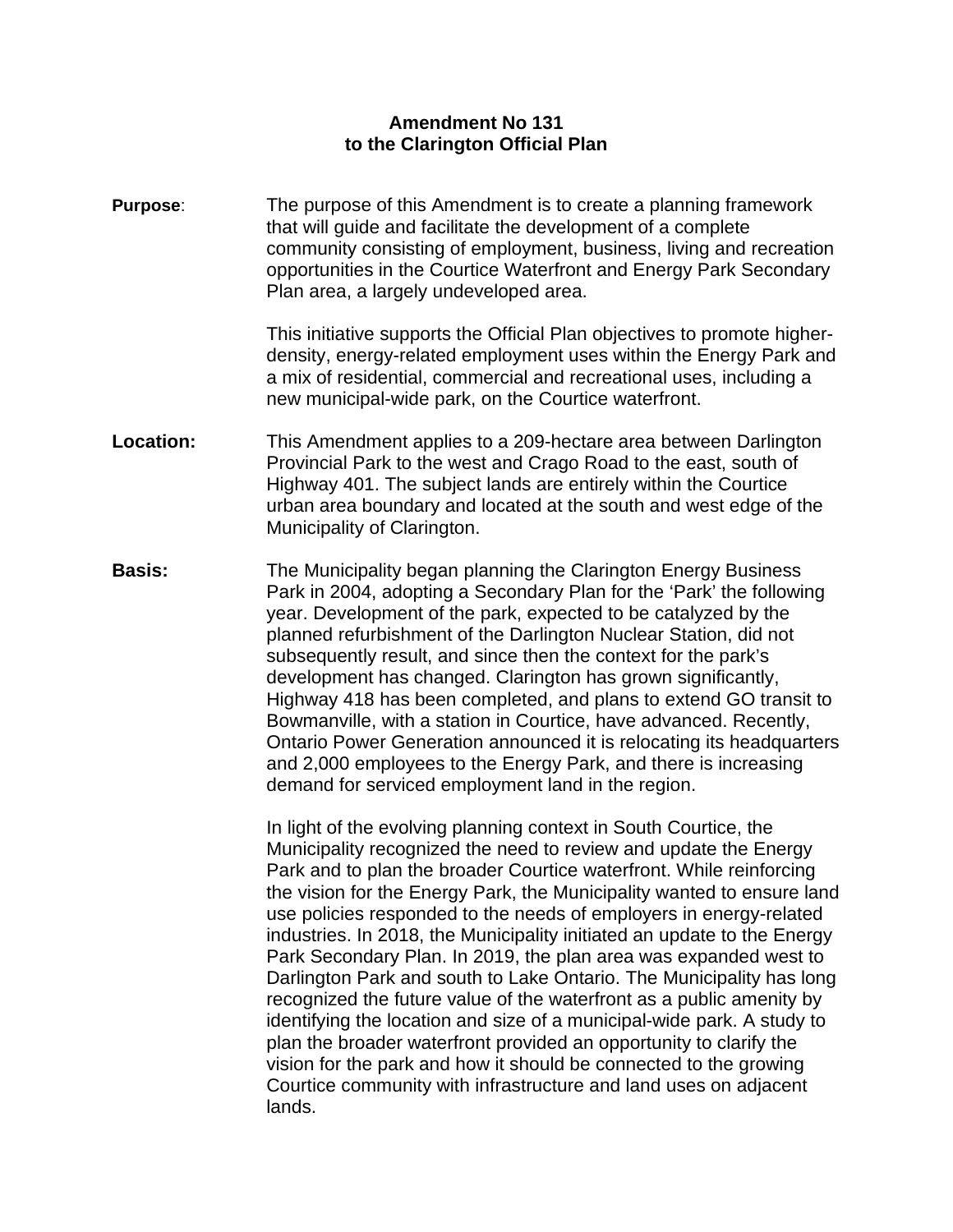This Secondary Plan is based on extensive technical study and public engagement. It incorporates recommendations of the Robinson Creek and Tooley Creek Subwatershed Study and has been informed by a Land Use and Urban Design Analysis, a Functional Servicing Study and a Transportation Impact Assessment. Given the proximity of the Darlington Nuclear Station, the Courtice Water Pollution Control Plant and the Durham Energy Centre, a Land Use Compatibility Study was also completed. An open-house-style Public Information Centre was held in December 2019, a public Waterfront Visioning Workshop was held in March 2020, and a virtual Public Information Centre took place in March 2022. A project web page was also created to provide access to relevant documents, announce consultation events and invite feedback.

## **Actual Amendment:**

Unless otherwise indicated, in the Amendment, newly added text is shown with underlining, and deleted text is shown with a strikethrough.

1. Existing Clarington Official Plan is hereby amended as follows:

All Clarington Official Plan policies that reference the "Energy Business Park" will be amended appropriately to reference the Courtice Waterfront and Energy Park Secondary Plan.

2. Existing Clarington Official Plan, Map A, is hereby amended as follows:

Map A2 Land Use Courtice Urban Area is amended by revising the boundaries of the Municipal Wide Park in accordance with the Secondary Plan and re-designating the lands immediately north of the park, to Highway 401, from 'Waterfront Greenway' to 'Urban Residential' as shown on Exhibit 1 attached hereto and forming part of this Amendment.

3. Existing Clarington Official Plan, Map J, is hereby amended as follows:

Map J2 Transportation Network Roads and Transit Courtice Urban Area is amended to include the Collector Road identified in the Courtice Waterfront and Energy Park Secondary Plan as shown on Exhibit 2 attached hereto and forming part of this Amendment.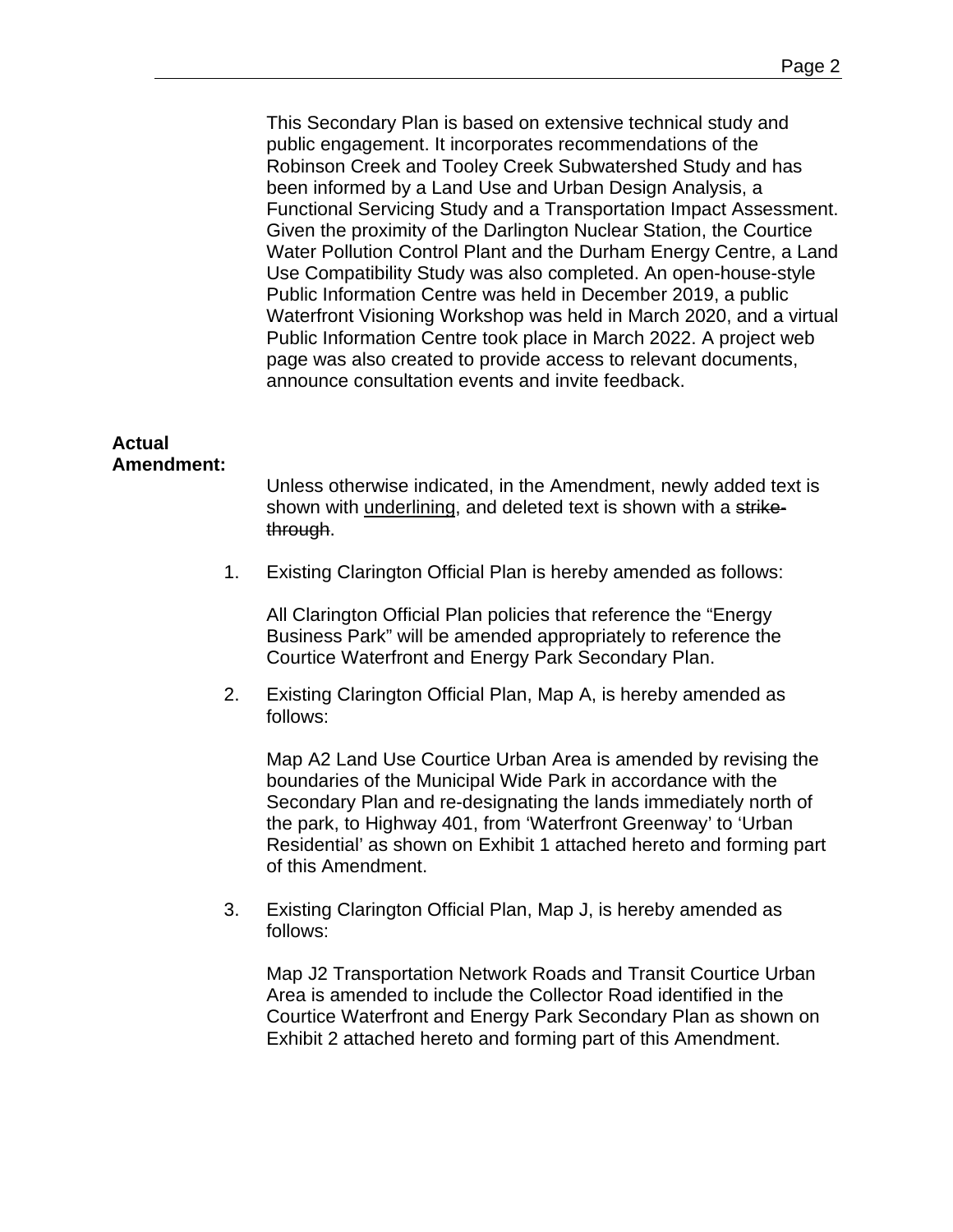- 4. Existing Part Six, Section 3 "General Policies for Secondary Plans" is hereby amended as follows:
	- "3. Secondary Plans have been prepared for the following areas:
		- a) Bowmanville East Town Centre;
		- b) Bowmanville West Town Centre;
		- c) Courtice Main Street;
		- d) Newcastle Village Main Central Area;
		- e) Port Darlington Neighbourhood;
		- f) Bayview;
		- g) Clarington Energy Business Park; Courtice Waterfront and Energy Park;
		- h) Brookhill Neighbourhood;
		- i) Clarington Technology Business Park;
		- j) Foster Northwest; and
		- k) Southeast Courtice."
- 5. Existing Part Six Secondary Plans is amended by deleting the 'Clarington Energy Business Park Secondary Plan' in its entirety and replacing it with the Courtice Waterfront and Energy Park Secondary Plan as follows: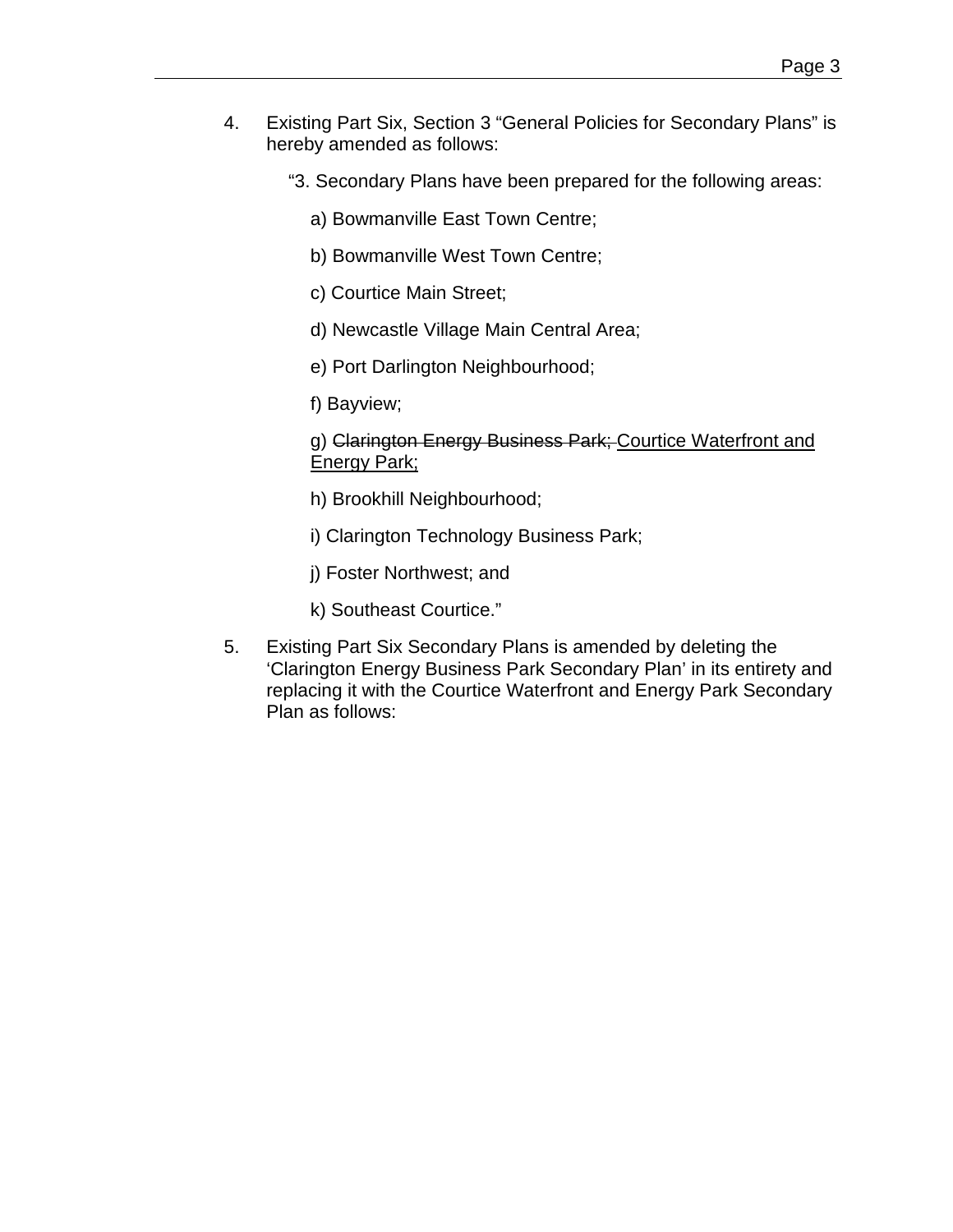

Exhibit "1", Amendment No. 131 to the Municipality of Clarington Official Plan Map A2, **Land Use, Courtice Urban Area**